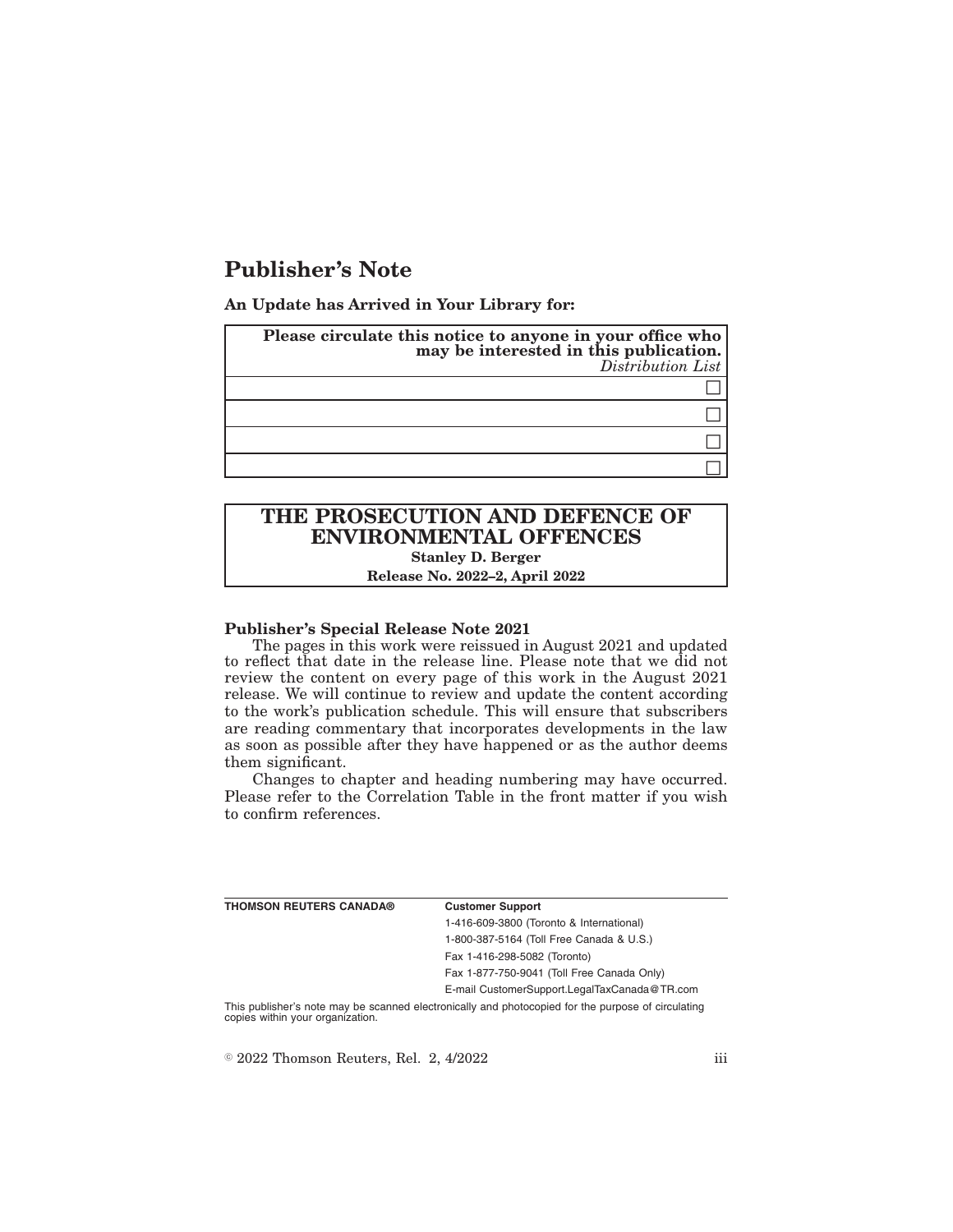#### **What's New in this Update:**

This release adds case citations and additional valuable commentary to chapters 1 (Constitutional and Administrative Law Considerations); 2 (Environmental Regulation); 4 (Procedure and Evidence); 6 (Corporate and Personal Liability), and 7 (Sentencing Principles). The Sentencing Tables in Appendix A have been updated to include environmental legislation from the Provinces of British Columbia, Alberta and Québec. Words and Phrases and the Index have also been updated.

### **Highlights**

E The B.C. Superior Court in *British Columbia (Environmental Management Act) v. Canadian National Railway Company*, 2022 BCSC 135 (B.C. S.C.) concluded that the Environmental Appeal Board decision (*Canadian National Railway and British Columbia (Delegate of the Director, Environmental Management Act), Re*, 2020 CarswellBC 1398 (B.C. Environmental App. Bd.), application for judicial review allowed *British Columbia (Environmental Management Act) v. Canadian National Railway Company*, 2022 BCSC 135 (B.C. S.C.)) shielding CNR from orders of the provincial Director of the Environmental Emergency Program on grounds of interjurisdictional immunity was incorrect. The orders required disclosure of the number of railcars used to transport crude oil by rail within the province per route, per week, the volume of crude oil transported, the location where the shipments entered and exited the province, the location of shipping or receiving facilities and the volumes shipped and received at the facilities. The court summarized its lengthy analysis with the following (at para. 395):

. . . there is long standing authority that permits provincial regulation of interprovincial railways and federal undertakings for the purposes of protecting the environment for the general public, beyond the specific operations of federal undertakings such as interprovincial railroads. As stated in [*Canadian Pacific Railway Co. v. Corporation of the Parish of Notre Dame de Bonsecours*, [1899] A.C. 367 (J.C.P.C.)], the Railways do not cease to be part of the provinces in which they are situated. In my view, the impugned legislation does not trench on a core of the federal undertaking of interprovincial railways.

E On December 21, 2021, the Government of Canada brought in draft Single Use Plastics Regulations (see Canada Gazette, Part I, Volume 155, Number 52), which would prohibit the manufacture, import, and sale of six categories of single use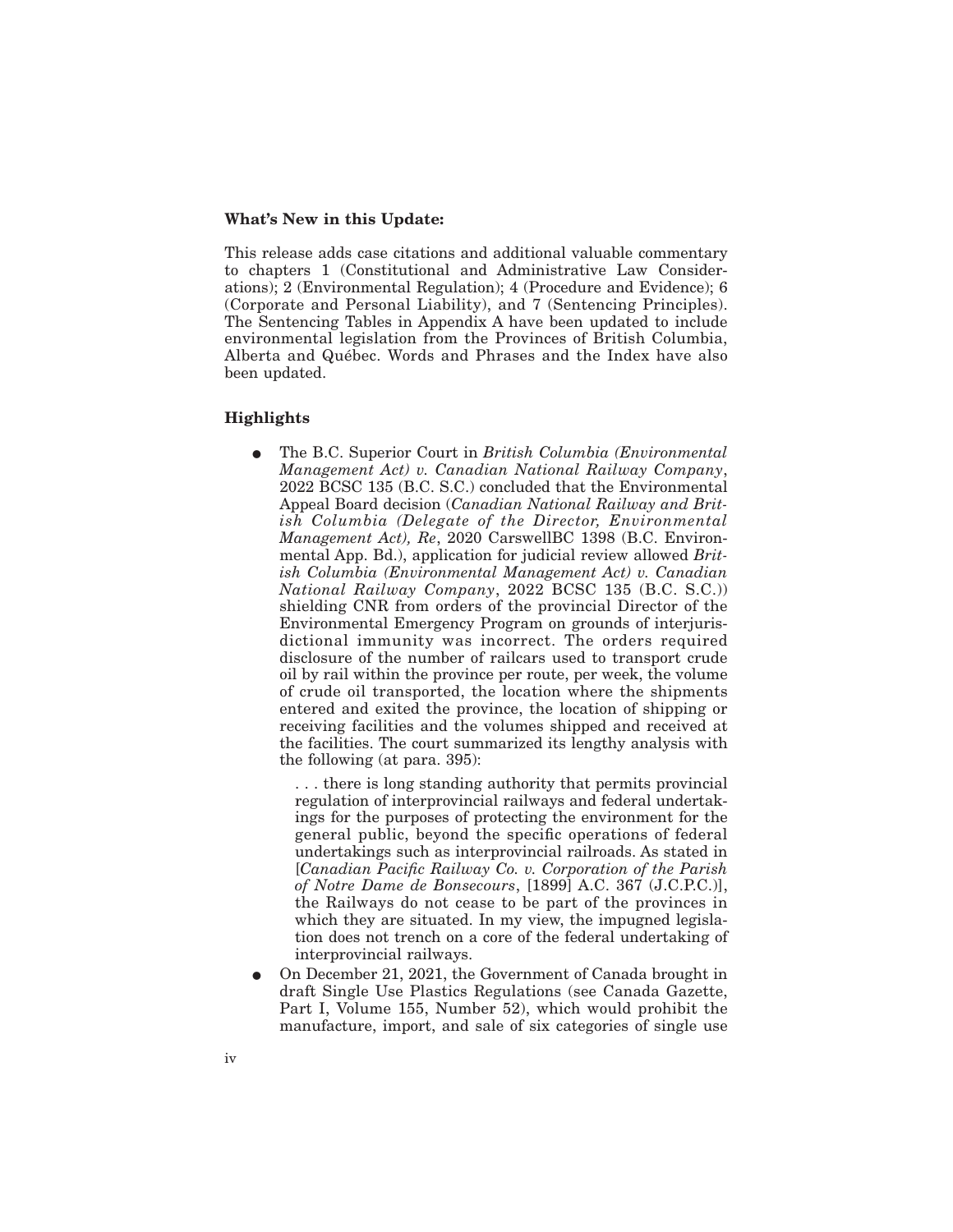plastics (i.e., checkout bags, cutlery, foodservice ware made from or containing problematic plastics, ring carriers, stir sticks, and certain non-flexible straws). The prohibitions aside from record keeping and record retention do not apply in respect of single use plastic manufactured items that are manufactured, imported or sold for the purposes of export. The proposed Regulations would be made under the *Canadian Environmental Protection Act* , so enforcement officers would, when verifying compliance with the proposed Regulations, act in accordance with the Compliance and Enforcement Policy for *CEPA*, 1999 (see Chapter 7, § 7.80). The commentary period on the proposed regulations expires at the end of February 2022. The prohibitions on manufacture and import of all six single-use items as well as the prohibition on the sale of straws would come into force one year after the proposed Regulations are registered. The prohibition on the sale for all other single-use items would come into force two years after the proposed Regulations are registered.

- E Chapter 2, under designated waste exemptions, now includes a new section on contaminated property and more specifically a key trigger for excavating and transporting contaminated soil, i.e., changing the use of land from commercial or industrial to residential or agricultural. Failure to follow the detailed legal framework contained in Part XV.1 Ontario's EPA and the Record of Site Condition regulation could result in significant offences and penalties. Similarly, reference is made to s. 120(17) of British Columbia's *Environmental Management Act*, S.B.C. 2003, c. 53, which imposes significant fines and jail terms for a vendor of land who must provide a site disclosure statement to the purchaser and either misleads authorities, fails to submit the appropriate paperwork or fails to follow-up with remedial measures when the vendor knows or reasonably should know that the real property has been used for a specified industrial or commercial use  $(s. 40(6))$ .
- While environmental protection legislation and insurance policies define a "pollutant" in terms of the subject matter (see, e.g., s. 91(1) of the Ontario E.P.A.'s spills section, i.e., "*a contaminant*" with some exceptions), it is the risk of harm to the outside environment which is critical to the qualification as a pollutant. Exclusion from coverage for "pollution" in a commercial general Liability (CGL) insurance policy will depend on whether the work for which the policy was obtained involves the risk of harm to the outside environment. In *Hemlow Estate v. Co-operators General Insurance Company*, 2021 ONCA 908 (Ont. C.A.), the estate of a deceased contractor sought indemnity under the contractor's CGL policy from claims of negligence, nuisance and breach of contract for property damage, business loss and out-of-pocket expenses. The

 $\degree$  2022 Thomson Reuters, Rel. 2, 4/2022 v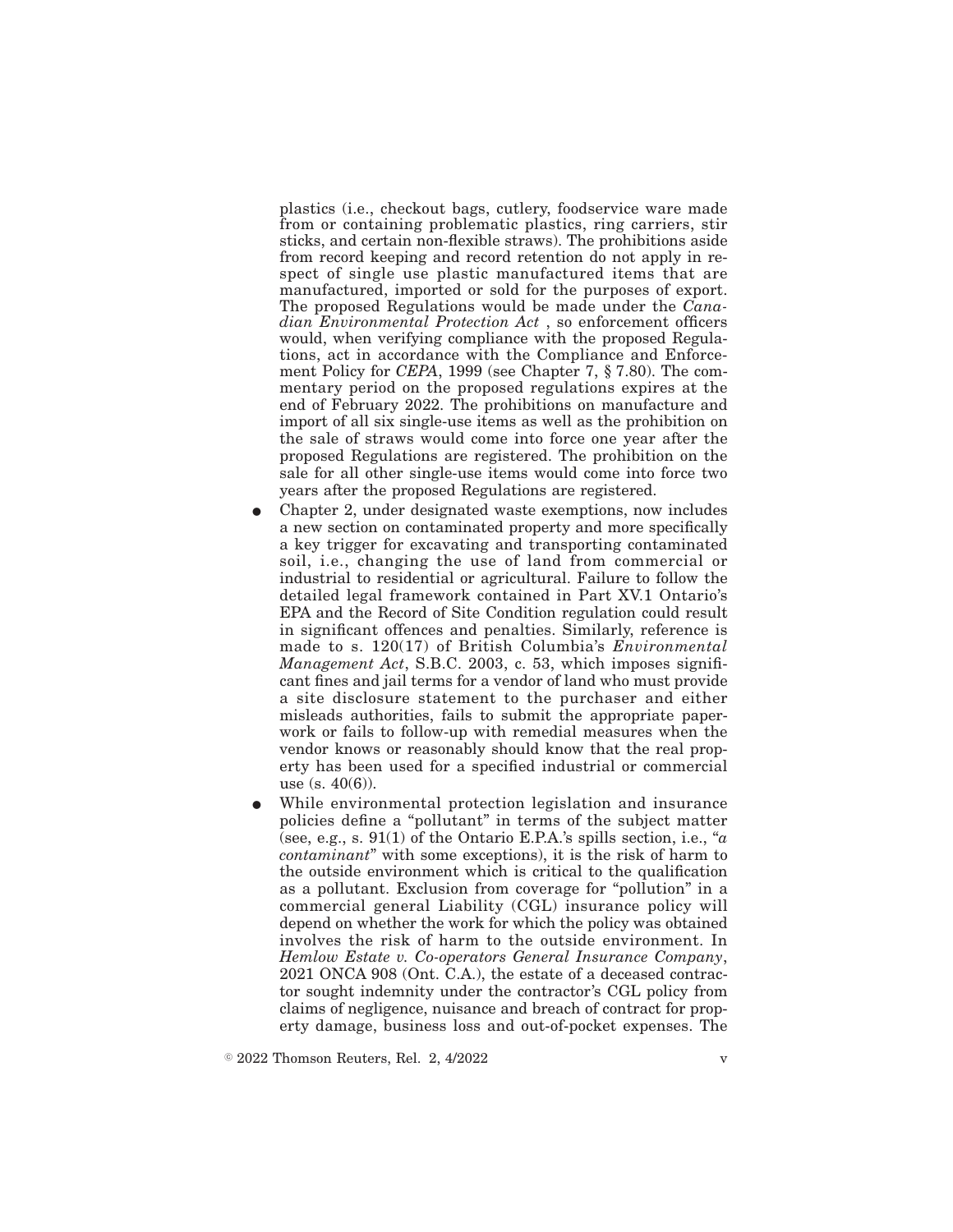contractor had opened a valve releasing pressurized ammonia killing him and causing property damage. The insurer unsuccessfully argued that because the property damage was caused by a "pollutant" the exclusion clause applied. The Ontario Court of Appeal distinguished *Hemlow* from its previous reasons in *ING Insurance Co. of Canada v. Miracle*, 2011 ONCA 321 (Ont. C.A.) ("*ING*"), focussing on the nature of the claim rather than the substance that caused the claim. In ING the damages sought in the Statement of Claim were to cover the loss in value of the plaintiff's adjacent property, the costs of conducting an environmental assessment, and the costs of remediating the property — all because of gas that leaked onto the plaintiff's property. These claims fitted comfortably within the historical purpose of the pollution exclusion. By contrast, in *Hemlow*, it was alleged that the deceased contractor's negligence "was precisely the type of claim for which parties obtain CGL policies. It was the type of risk that Mr. Hemlow sought coverage for. The fact that the damage causing substance was a pollutant did not change the nature of the claim" (at para. 23).

- E In Alberta, the *Oil and Gas Conservation Act*, R.S.A. 2000, c. O-6, regulates oil and gas resources and more particularly safe practices for the production, storage and disposal of substances and the suspension and abandonment of wells. Section 106 (1) gives the Alberta Energy Regulator broad authority to declare a contravention and naming those directors and officers who in the Regulator's opinion are in control at the time of the contravention. No prosecution can be initiated without the written consent of the Regulator  $(s, 107(2))$ . Directive 88, Licensee Life-Cycle Management, issued on December 1, 2021 (at *https://www.aer.ca/regulating-development/rulesand-directives/directives/directive-088*), introduces a Licensee Management Program, which determines how licensees will be managed throughout the energy development life cycle. As part of that Program the licensee capability assessment (LCA) assesses the capabilities of licensees to meet their regulatory and liability obligations across the energy development life cycle. The results from the LCA informs regulatory decisions regarding the licensees and could be critical to assessing director's and officer's liability. The Act does provide a due diligence defence.
- The Sentencing Tables, which provide ranges of fines and jail terms, has been expanded in this release to include not just the Ontario and Federal environmental laws, but the main environmental legislation from the Provinces of British Columbia, Alberta and Québec. The intent is to further expand the service in future release to include sentencing tables for the other provinces and territories. The administrative monetary penalty regimes in British Columbia, Alberta and